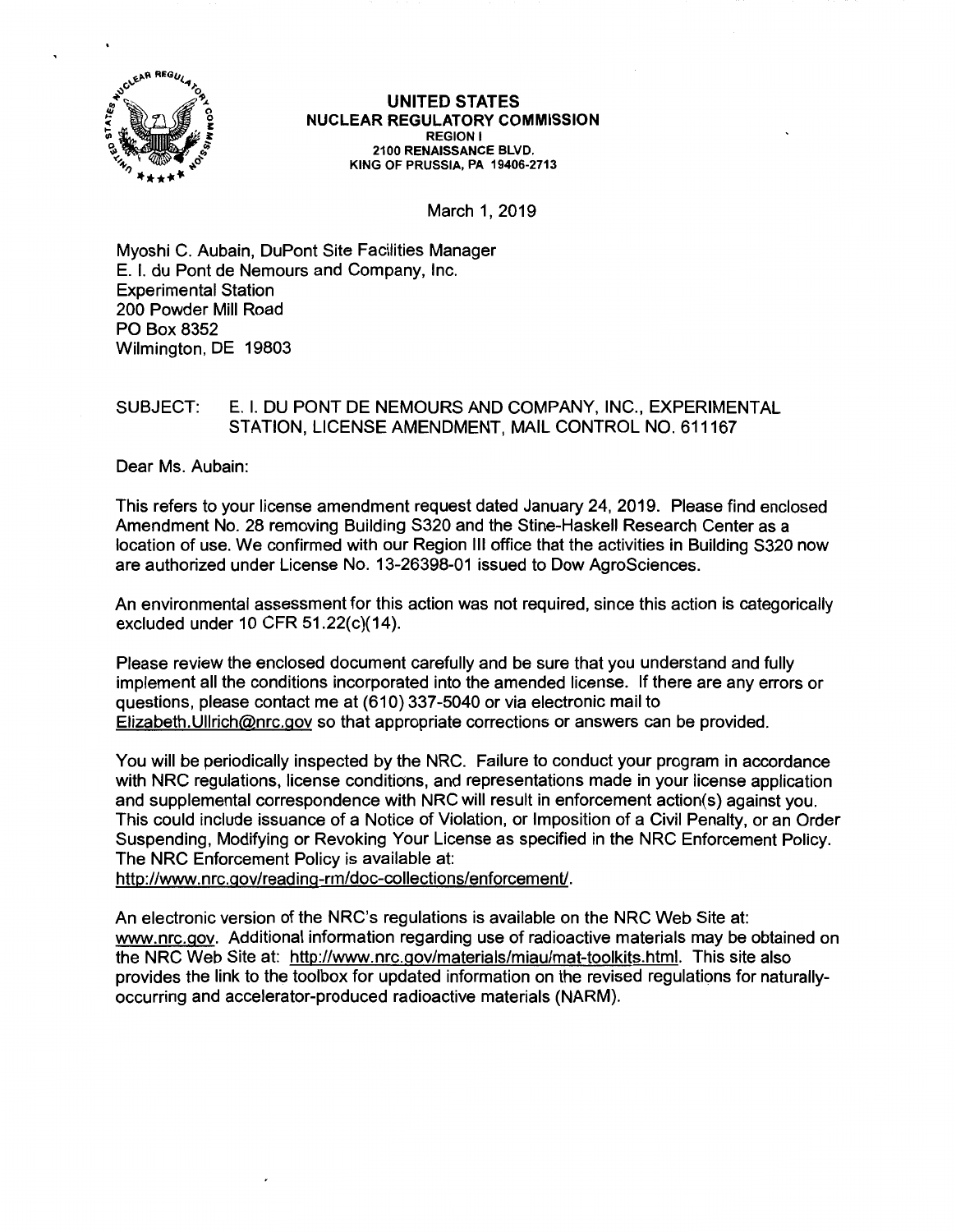The NRC's Safety Culture Policy Statement became effective in June 2011. While a policy statement and not a regulation, it sets forth the agency's expectations for individuals and organizations to establish and maintain a positive safety culture. You can access the policy statement and supporting material that may benefit your organization on NRC's safety culture Web Site at: http://www.nrc.gov/about-nrc/safety-culture.html. We strongly encourage you to review this material and adapt it to your particular needs in order to develop and maintain a positive safety culture as you engage in NRC-regulated activities.

In accordance with 10 CFR 2.390 of the NRC's "Rules of Practice," a copy of this letter and its enclosure will be available electronically for public inspection in the NRC Public Document Room or from the NRC's document system (ADAMS). ADAMS is accessible from the NRC Web Site at: http://www.nrc.gov/readinq-rm/adams.html.

Thank you for your cooperation.

Sincerely,

 $\sqrt{d}$  *Utlin* 

Betsy Uilmch, Senior Health Physicist Commercial, Industrial, R&D and Academic Branch Division of Nuclear Materials Safety Region I

License No. 07-13441-02 Docket No. 030-20681 Mail Control No. 611167

Enclosure: Amendment No. 28

cc: John M. Brisbin, Radiation Safety Officer